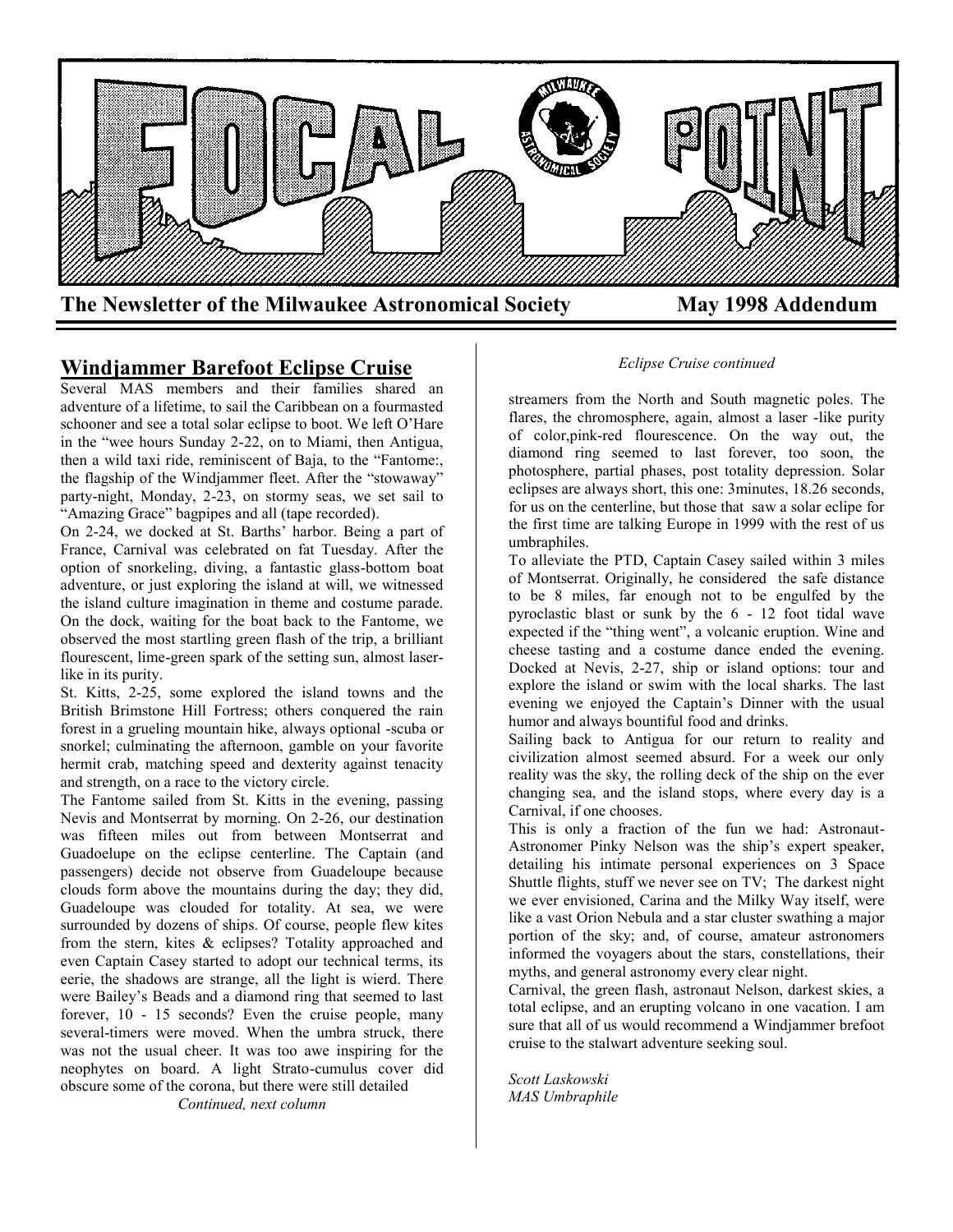# **From the President:**

Where is the MAS Going?

Since I am stepping down as your President this May after three years at the helm of the MAS, I wanted to give some of my views of your Society from the inside and after I am gone, so to speak.

I was a member of the MAS in the early 70's as a starstruck child who slaved all summer with a paper route to save up \$100 for an Edmund 4.25" telescope. I got the MAS newsletter, called "The Double Dome" at the time since we had only 2 domes at the Observatory. How I wanted to go to meetings, but alas, I could not drive and would not get my license until I was 21 (partly by choice). How I wanted to talk with other astronomers and see their scopes and observe with them!! Ironically, meetings then were at the UWM Physics building like the recent meetings this spring. And I was not alone. At that time, the MAS was a little larger than now, but with many more activities and active members. Observing and building at the Observatory was active, as the "old timers" can attest.

My how the world has changed! We no longer have almost daily space mission reports on TV, but we do have couch potatoes, 24 hr cable and the Internet. Now we have "soccer moms", mini-vans and day care for the multitudes of working moms. "Quality time" has become the mantra of many over scheduled parents that try to squeeze more and more activities into a day. Recently, Congress tried to have Lake Champlain declared one of the Great Lakes, maybe soon they will try to legislate a 36 hour day!

I don't mean to be overly pessimistic or negative, but to just put all this in perspective with what I see happening to the MAS and myself. I recently added a daughter to our family and she seem to absorb all my "spare" time and then some as all you parents out there know very well. I want to allow myself the time to play with Celeste since she really is fun! My life change is also a reflection of the wider society which has a greater demand on its time with all the things mentioned above and more! Especially the Internet. Beware of the Internet! It is the biggest time sucker since cable TV.

Such is the plight of most people. More choices of how to spend your time. Not just at work, but out of work. Which brings me to the MAS. I believe that most members would agree that the MAS is not what it was even 5 years ago as I outlined in last month's letter. The reasons are many and complicated. Whatever the reasons, the MAS is floundering as an organization. If I were a 14 year old again and came to a meeting, what could I look forward to? What about the adult who just bought a telescope and wants to take pictures with it "just like in the magazines"? What about a family with kids or a scout group? How about a serious deep sky or planetary observer? What Please think about this carefully! What do we offer these diverse groups? Some of these groups would find some things to do, some not. Unfortunately, all would require more time that many would be willing (or able) to give. We all live in "Internet Time" to varying degrees where leisure time is defined by how many things one can juggle at once. The MAS is just another activity in a busy life.

The MAS in competition with all those other things out there The Could be doing. Even a popular activity such as the MAS campouts have become lonely places despite the fact that mere are many recreational activities to do and the observing<br>under dark skies. One bright spot, I believe, are the Open under datk skies. One bright  $\frac{1}{2}$ Houses which have actually flourished despite the fact that  $\text{Permined}$  by the weather. The Operation Houses have actually become major money makers for the MAS and have been well marketed to scout groups who come in packs (and dens) to hear our programs and see our (and your) telescopes. My undying gratitude to all those who have contributed through the years! Your reward is all the memories you have had sharing the universe with those who one could be doing. Even a popular activity such as the MAS there are many recreational activities to do and the observing their success is largely determined by the weather. The Open appreciate it most!

appreciate it most:<br>The status quo is not going to cut it much longer. I status quo is not going to cut it much longer. The status quo is not going to cut it much longer. used to be worried about the low meeting turnout, but I realize that there probably are other ways members would rather spend a Friday night. I believe the MAS needs to reevaluate its mission going mto a era where space missions, finding planets around other stars and soon, life on Europa or *about the viewe of the planets is common<br>delightful delightful delightful delightful delightful delightful delightful delightful delightful delightful delightful delightful delightful delightful delightful delightful deli* last sentence again! Did you ever believe that such a thing *observations in excess of 450 percent* in excess of  $\frac{1}{2}$  percent of  $\frac{1}{2}$  percent of  $\frac{1}{2}$  percent of  $\frac{1}{2}$  percent of  $\frac{1}{2}$  percent of  $\frac{1}{2}$  percent of  $\frac{1}{2}$  percent of  $\frac{1}{2}$  percent of reevaluate its mission going into a era where space missions, Mars or one of those other planets is commonplace. Read the may actually be true??

*a* given by successors. The MAS can continue to merely exist or flourish.

continue to merely exist of flourish.<br>While this address seems to have a negative tone, I *status also people in a also people to rate a regarive tone, t* don't mean it that way. It is just a realization that society has changed and the competition for peoples time is fierce. The MAS needs to be more deliberate and focused on its activities. We can't just drift along and expect people to come clamoring to our dilapidated Quonset hut. We need to more aggressively market ourselves with a smaller number of well thought out activities. And that takes time -- and people to do it. Are we up to it?

P.S. Ironically, I don't believe that interest in astronomy is waning, but urban sprawl and light pollution are winning. Potential observers are discouraged early because they cannot see anything. Very few people have the time to drive hours out of town. I hear this lament all the time from people I talk to on the phone or in my classes. "Backyard astronomy" is becoming an oxymoron. My apologies to all us observers. We may be the last generation that was able to see the universe with our own eyes!

*Lee Keith, President , MAS*

#### **Library News**

Recent MAS Library acquisiton is;

1. **Eclipse!: The What, Where, When, Why, and How Guide to Watching Solar & Lunar Eclipses**; by Phillip S. Harrington -1997. This is an excellent guide on eclipse dynamics and where to go to see see natures most startling events through 2017

*Scott Laskowski, MAS Lbrarian*

**Editors Note:** This mailing is an addition to the recently received May issue of Focal Point.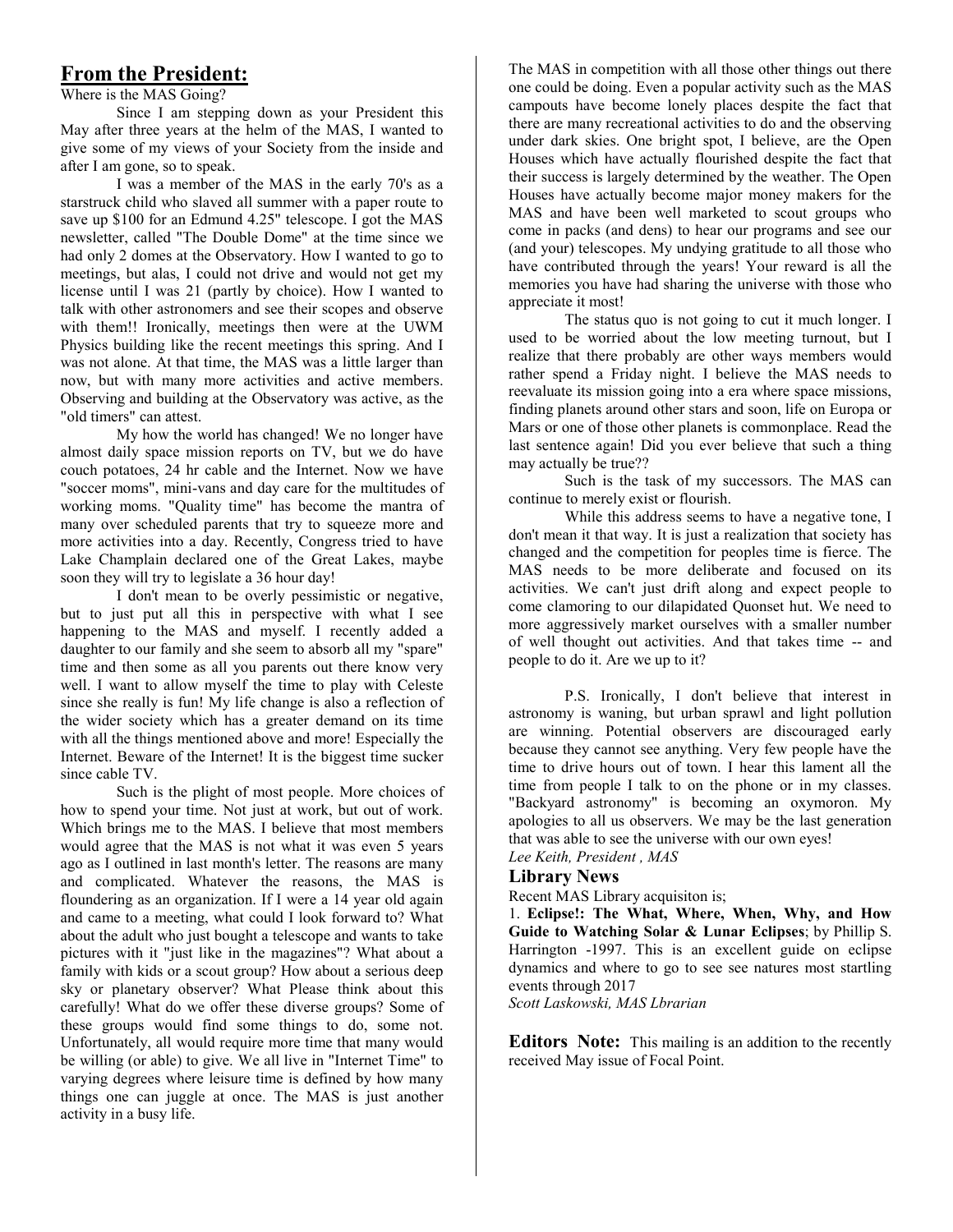# **FROM THE PRESIDENT:**

Is the MAS Fun for You?

When I joined the MAS for the second time in 1983, there was a lot happening. The national convention of the Astronomical League was held at Carroll College in Waukesha, there were 3 well attended campouts throughout the year, and a popular summer picnic at the MAS Observatory (with lots of door prizes!) There were several people that gladly handled the many activities of the Society and the members had lots of fun in the process. Many people actually did a lot of observing as the number of Messier and Herschel Club awards will attest. I had loads of fun and have wonderful memories of the period.

Boy, have things changed! I can't remember the last time I awarded an observing award, or went to a chili dump. The summer picnics have been dropped due to lack of attendance. Campouts have endured a similar fate and are down to once a year (in Fall). The last convention of the Astronomical League which was held in Racine, was poorly attended by MAS members. We are not having an annual banquet this spring because no one would volunteer to find a location. We have had a hard time finding timely replacements for officers and other positions. I had to work as interim treasurer twice because a volunteer could not be found for several months. The MAS did not have a secretary or Focal Point editor for several months two summers ago due to lack of help. We are still looking for a Program Chairperson after almost 2 years!! The meetings are better attended, but still only 20% of members attend the monthly membership meetings on a good night. Last year, I gave the talks during most of the 8 Open Houses at the Observatory. Even your Board of Directors are guilty; several of the meetings this past year did not have a quorum!

I have to admit that for me, the MAS has become more work than fun. It is not because I am too busy, but because most of my time is spent begging people to get involved and do some very simple tasks. Because people don't volunteer, the MAS has fewer and fewer activities to allow us to meet and have fun. Is this what you want?? *Continued, next column*

### *From the Prez Continued*

The MAS is only as good as the people that do things. If you don't show up or participate, the entire Society suffers. Is this condition temporary or characteristic of society in general? Members, please ask yourself if this should continue. As I bow out as your President, I worry about the future of the MAS. Will it become a small exclusive clique of hard core observers or will it be an all inclusive large group of astronomy enthusiasts who want to mix fun and observing? *Lee Keith, President MAS.*

### **Desert Sky Stargazing**

I had dragged my 10" home built scope down to Tucson and was determined to try it out in the middle of the Arizona desert. The TAAA have star gazing gatherings for their members at a remote site called the Empire ranch which is about 40 miles SE of Tucson and 3500 to 4000 feet in elevation. What a sky! All the constellations were out like beacons with Leo the Lion riding high in the sky (& sitting atop a bunch of clusters). The double cluster between Cassiopeia and Perseus were easily found. The nebulas of Orion were conspicuous. In my bumbling way, I easily found about 20 Messier objects against this vivid constellation frame (I apologize Lee, for not logging them towards a Messier certificate).

It's amazing what a weak eyed observer can find when the seeing is superb! *-Editor*

## **For Sale**

6" (155mm) F7 AstroPhysics Refractor and Mount Details are:

\* 155mm , f7 Starfire EDF Triplet Apochromat with 2.7" Focuser and carrying case

\* 900 German Equatorial Mount with Quartz microcontroller & mounted encoders<br> $* 6.5$  " mounting rings

- \* 18" Flat mounting plate
- \* 48" portable Pier \*18lb Stainless counterweight
- -No star Diagonal or eyepieces
- -Delivered in April 1997 and used several times

- will sell the above for \$8700.00

- If interested, Contact Harold Biller @ 352-1554